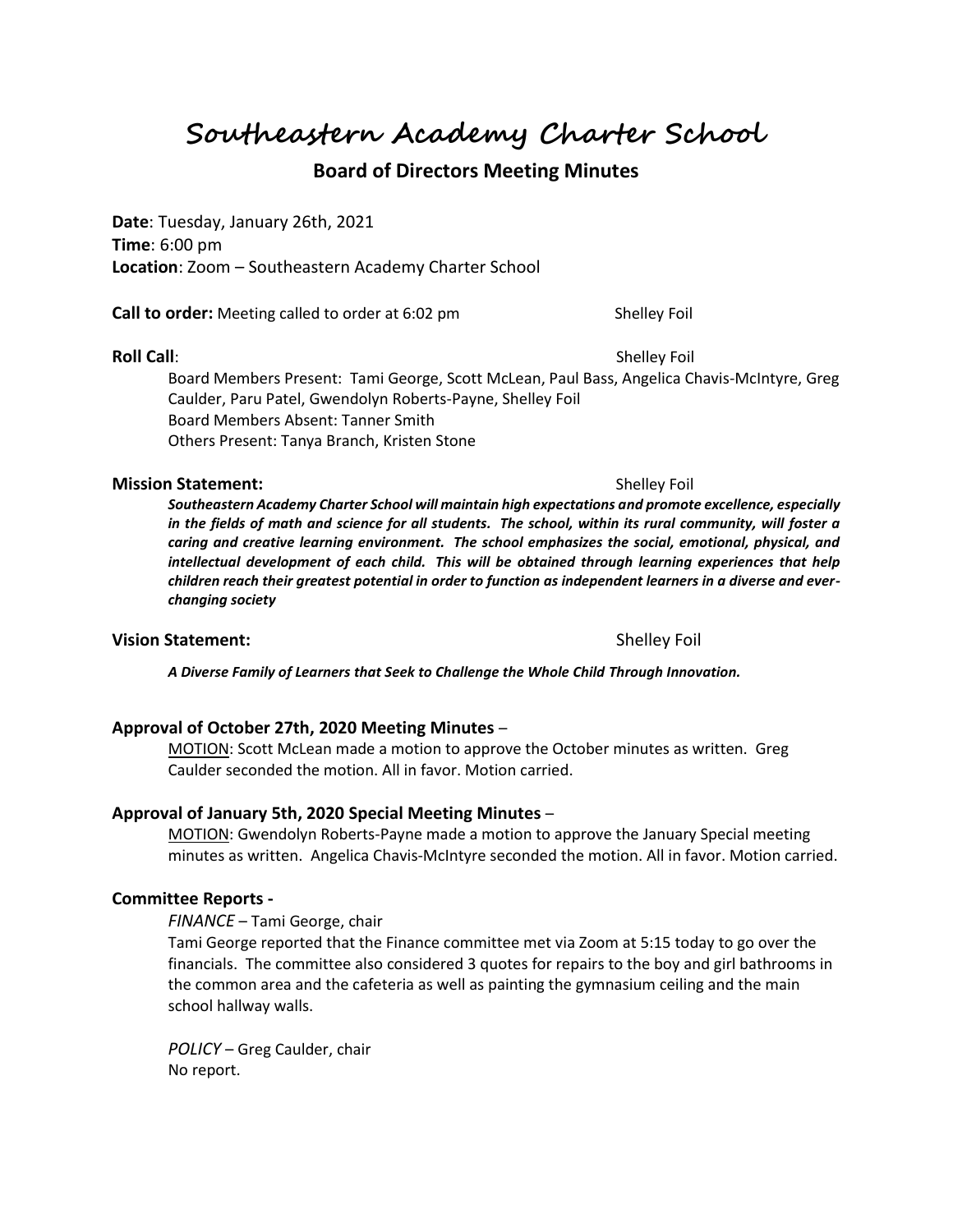*EDUCATION* – Gwendolyn Roberts Payne, chair No report.

## **School Calendar** – Shelley Foil

- 1. School Schedule Related to Covid The current Covid positivity rate as of 1/3-1/16 is 14.6%. It appears that numbers are starting to drop. Kristen Stone proposed the following adjustments be made to the SeA School Calendar:
	- a. All students (K-8) to return to school on Wednesday, February  $17<sup>th</sup>$  on an A/B schedule. All EC students will return to the classroom full time.
	- b. All K-5 students will return to the classroom full time beginning March  $8<sup>th</sup>$ . Grades 6-8 will continue an A/B rotation until the Governor changes his mandate.

MOTION: Scott McLean made a motion that the board accept Kristen Stone's recommendation to return K-8 students to school on an A/B schedule and E/C students every day beginning on February 17<sup>th</sup>. Also, that K-5 students will return to the classroom full time beginning March 8<sup>th</sup>. Grades 6-8 will continue an A/B schedule until the Governor changes the mandate. Greg Caulder seconded the motion. All in favor. Motion carried.

## **Report from the Principal - Kristen Stone**

- **1.** Current Student Intent for 2021-2022 All but one family has responded. One family is moving and will not return.
- **2.** Lottery 2021-2022 The lottery opens on February  $1^{st}$  through March  $31^{st}$ . The lottery will be held via Lotterease on April  $21<sup>st</sup>$  at 4pm at SeA.
- **3.** Staffing Sara Kennedy has chosen to resign to spend time with family. Mrs. Stone does not have plans to fill the position at this time.
- **4.** Summer School Retest Plan Retesting of Math and Science EOGs (there will not be retesting for ELA this year). Instruction will occur on June  $1<sup>st</sup>$  and June 3<sup>rd</sup> and retesting will be on June 2<sup>nd</sup> and June 4<sup>th</sup>.

MOTION: Scott McLean made a motion that the board approve the SeA Summer School Retest Plan for Math and Science that will include instruction on June 1st and June 3<sup>rd</sup> and EOG testing on June 2<sup>nd</sup> and June 4<sup>th</sup>. Paru Patel seconded the motion. All in favor. Motion Carried.

**5.** Grant Award – Rhonda Willoughby was a winner of the 2020 Bright Ideas Grant.

## **Report from the Financial Secretary** – Tanya Branch, Financial Secretary

- 1. Financial Report Tanya Branch distributed (emailed) copies of the SeA financial report through December 31<sup>st</sup>, 2020 as well as the SeA Budget Analysis Report.
- 2. School Repairs Board members were emailed three repair quotes for painting the gym ceiling and the main hallway walls as well as boy and girl bathroom repairs in the common area and cafeteria. The committee is still evaluating the quotes and recommends that the board approve a \$30,000 expenditure limit for the repairs.